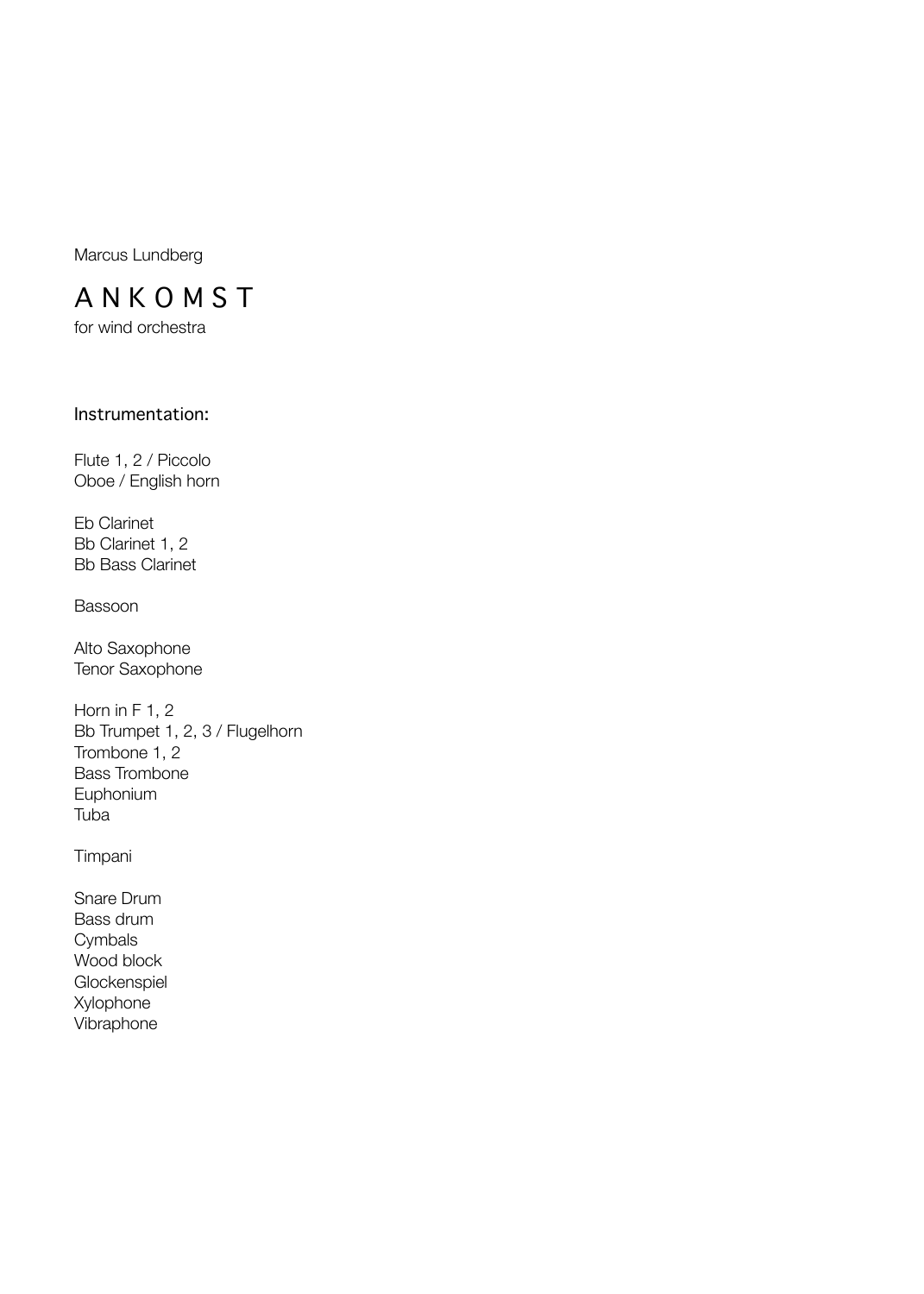## **Ankomst**

M.A Lundberg<br>2019

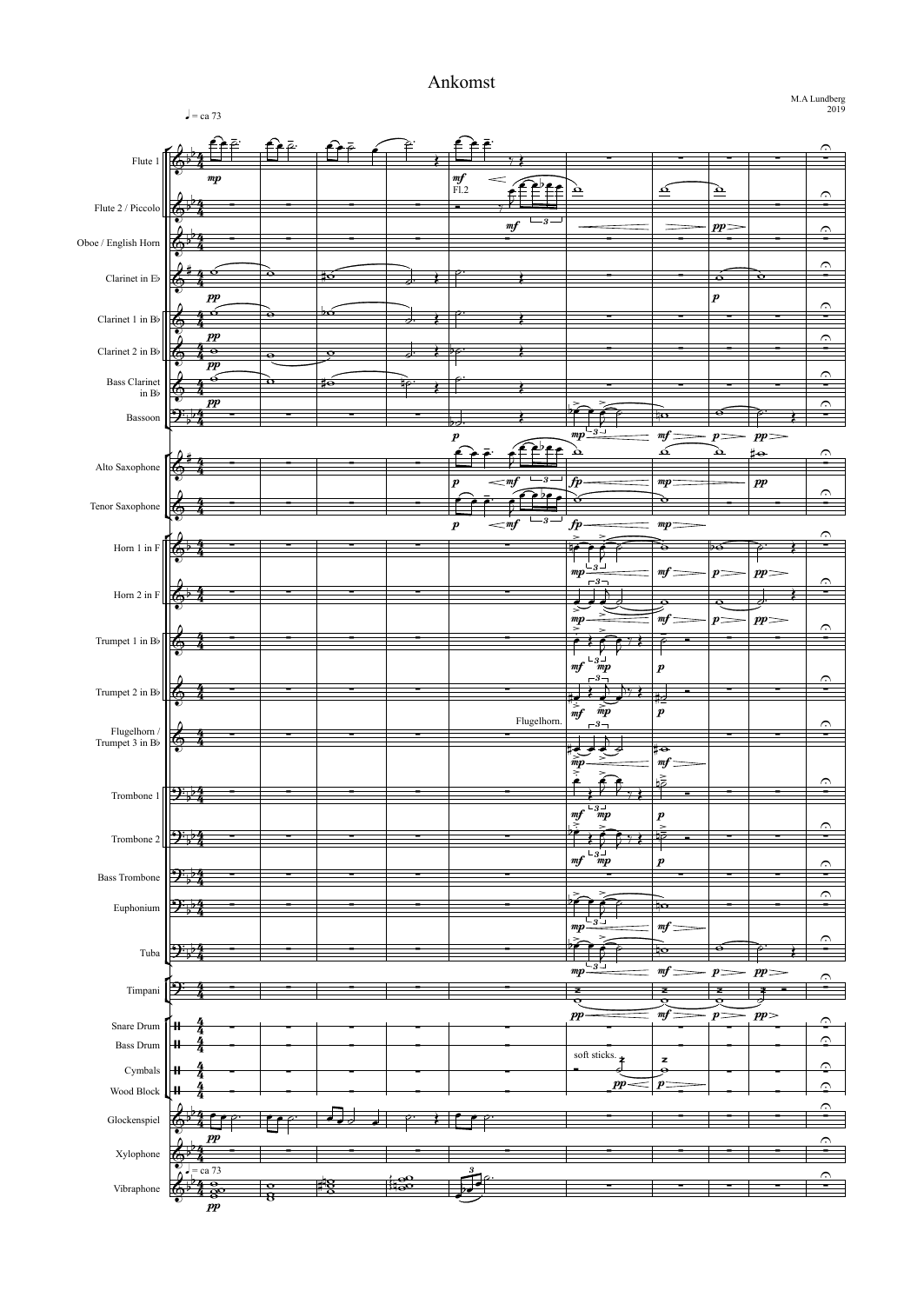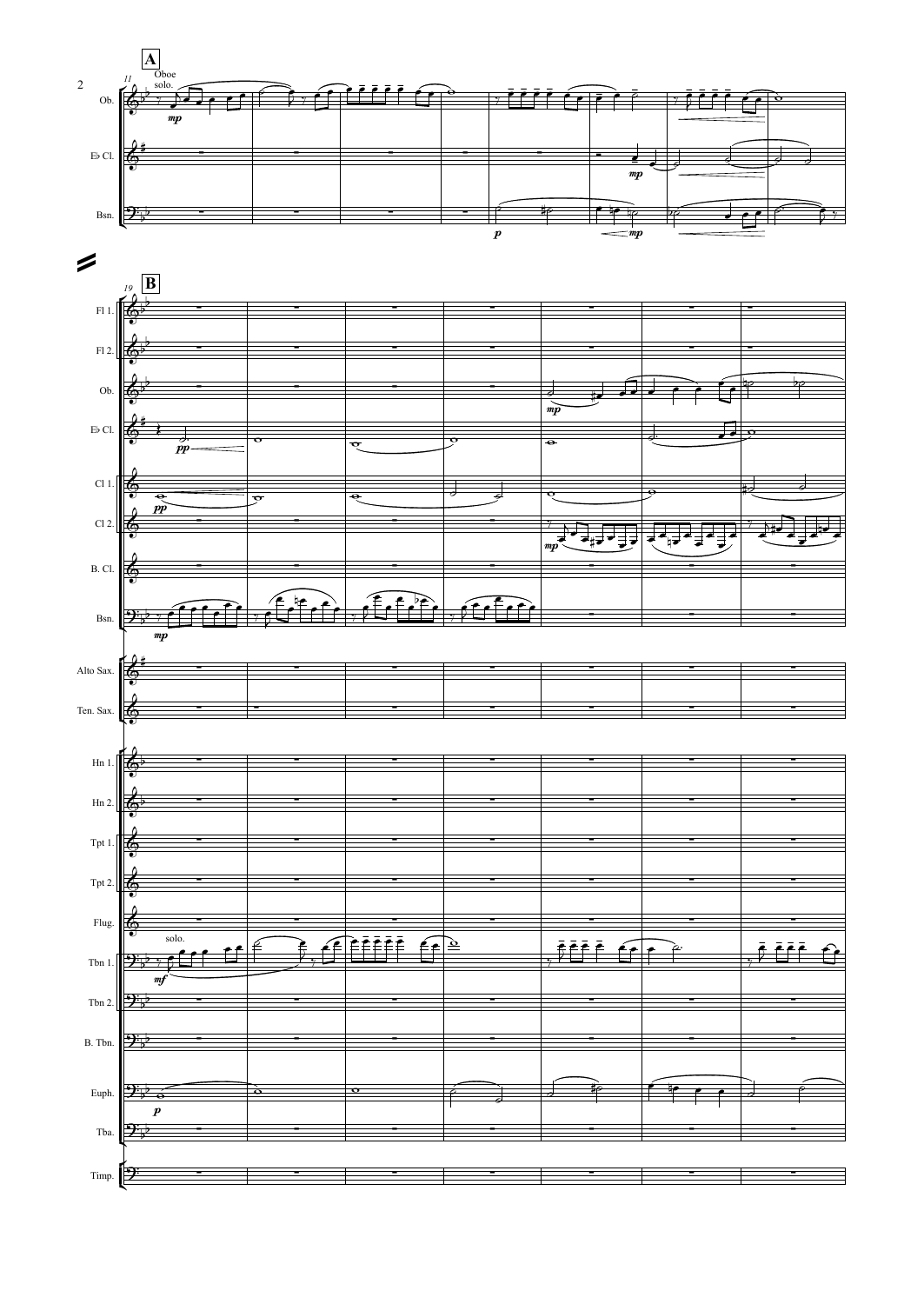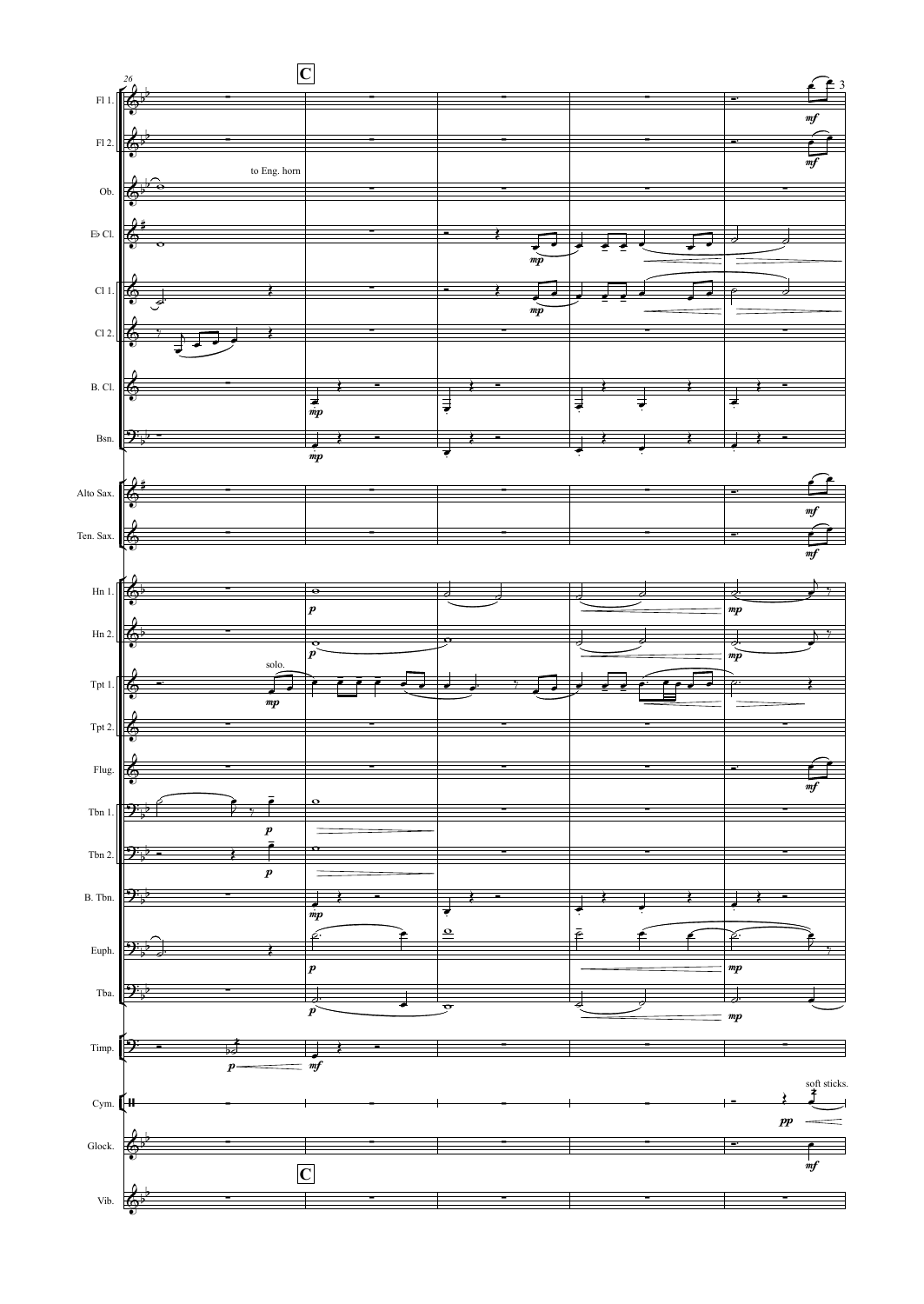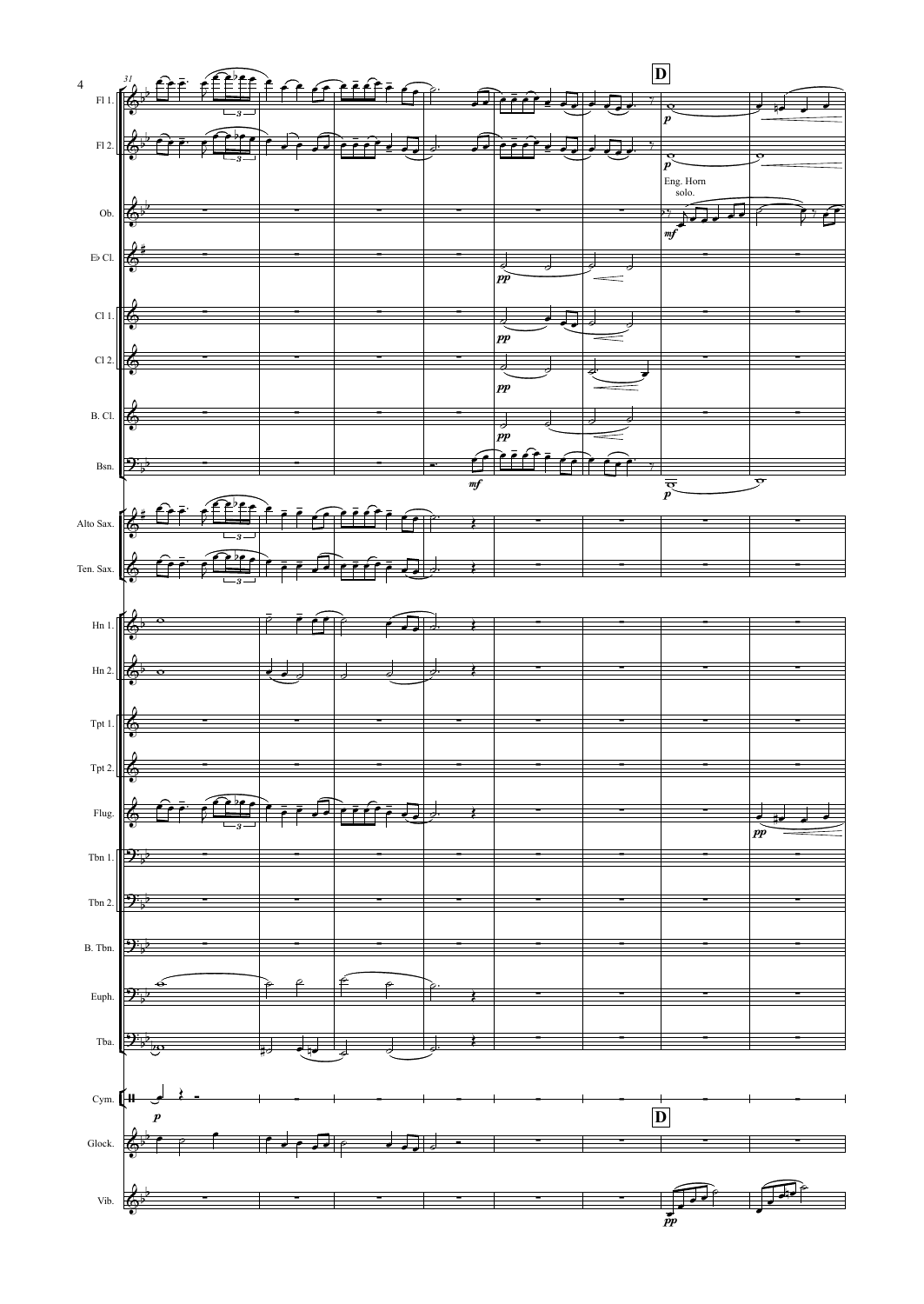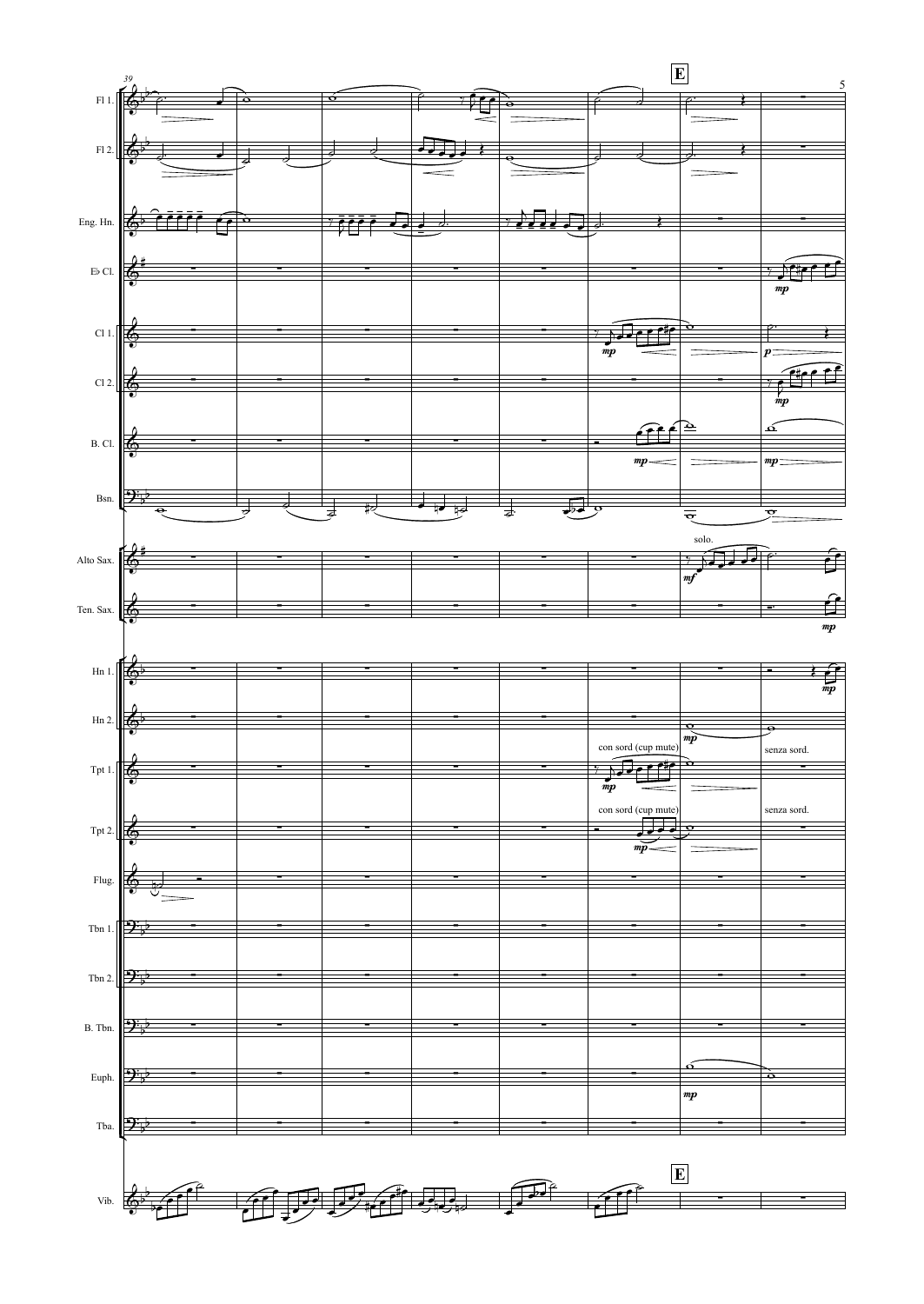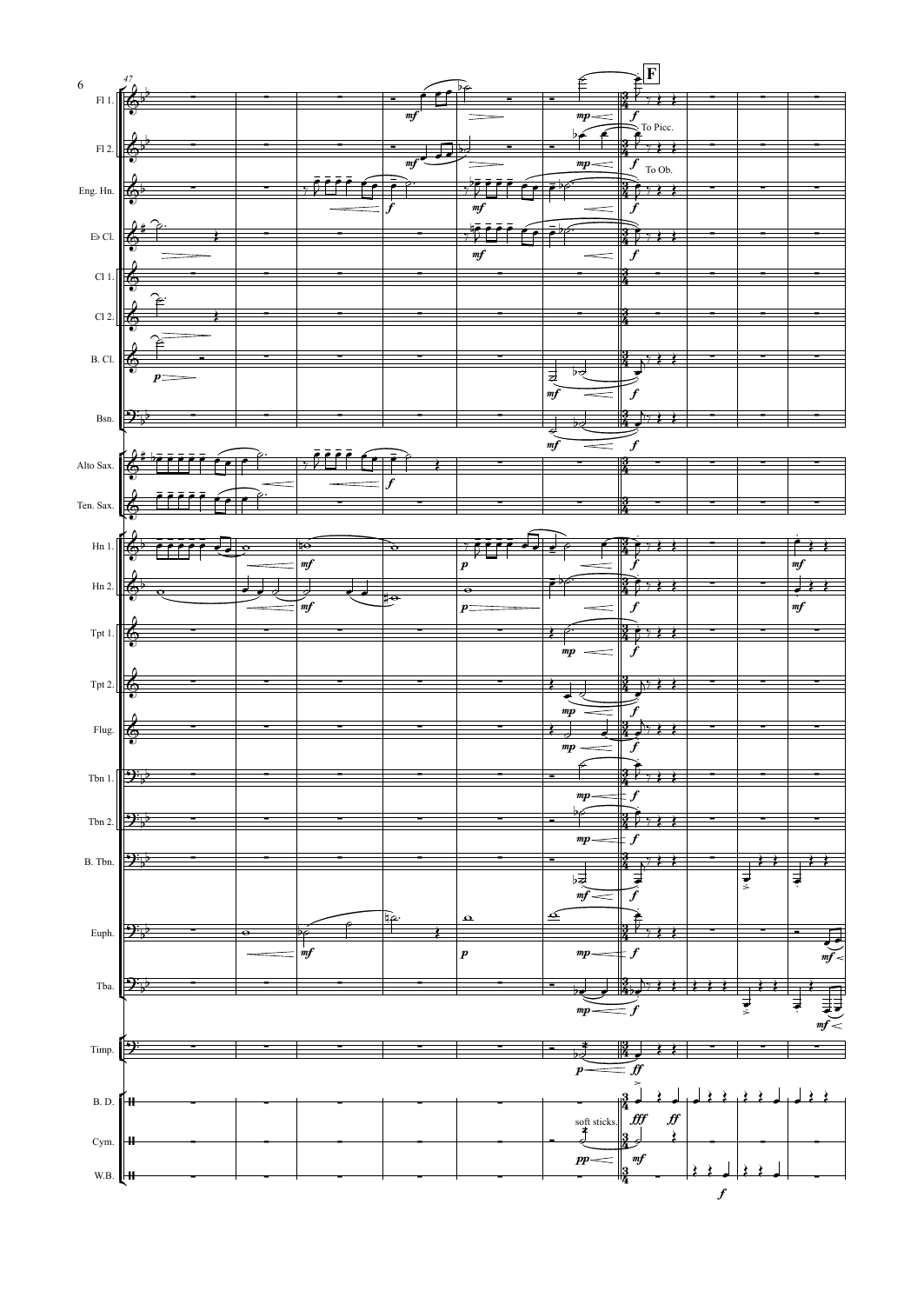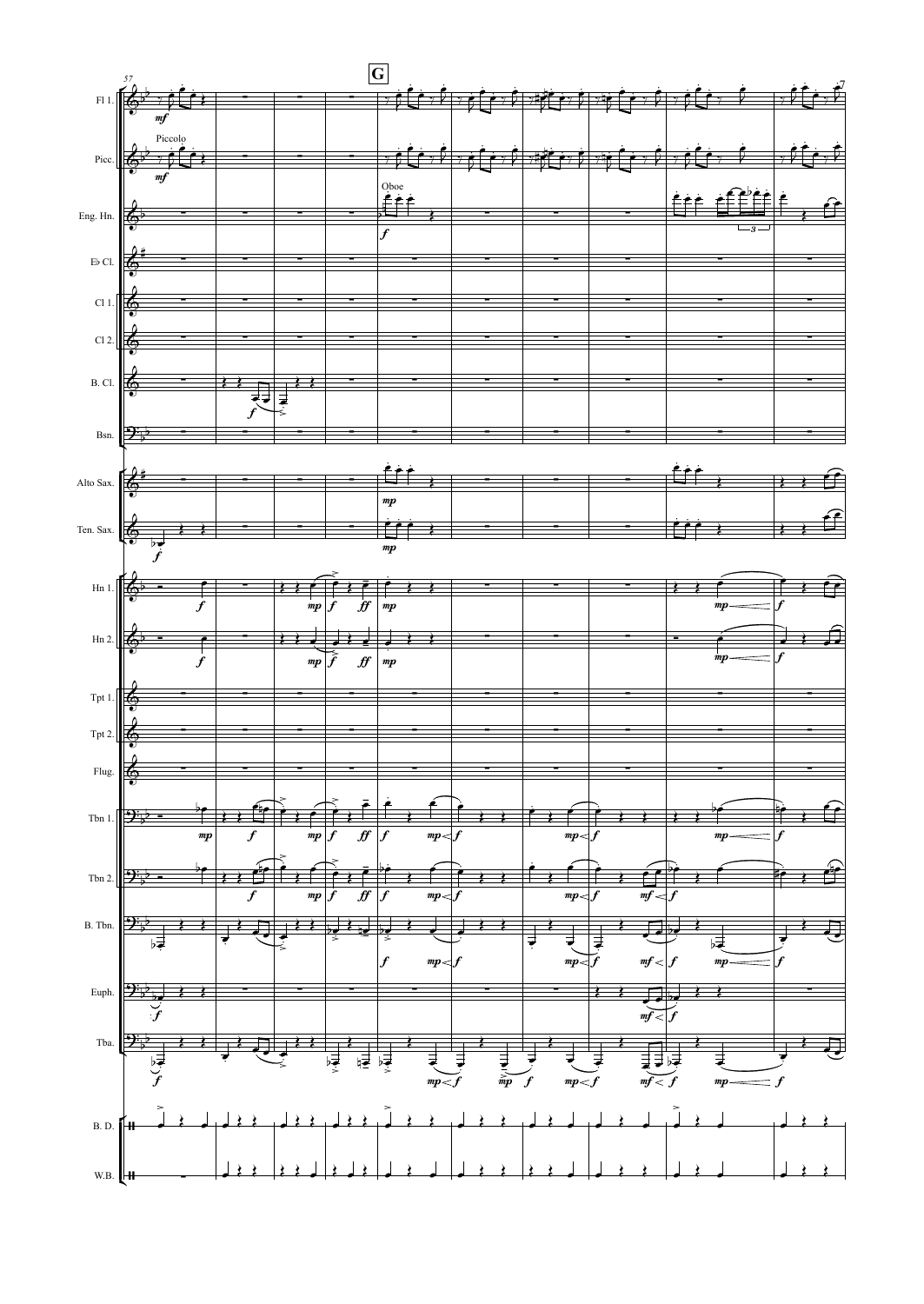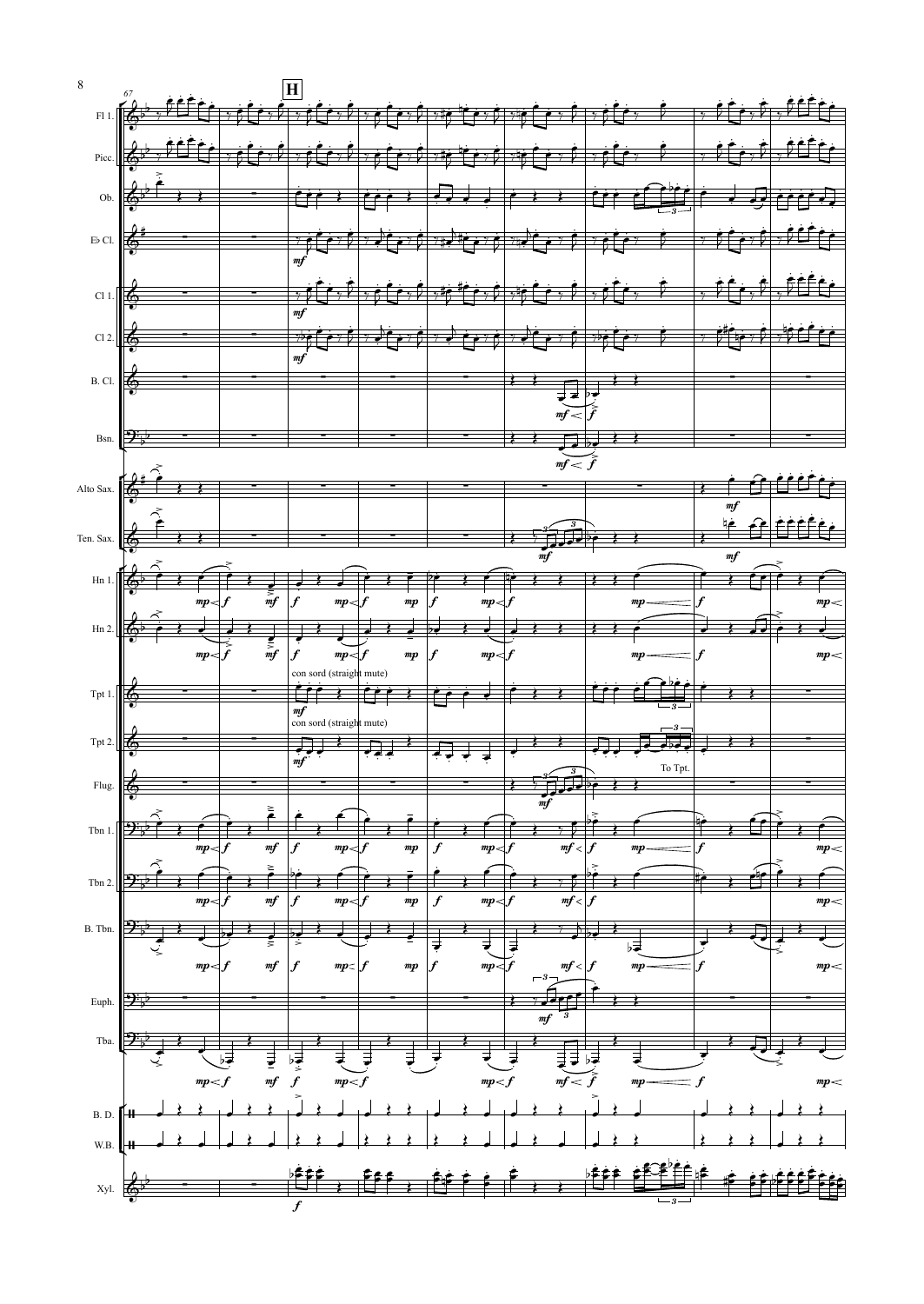$$
\frac{1}{2}
$$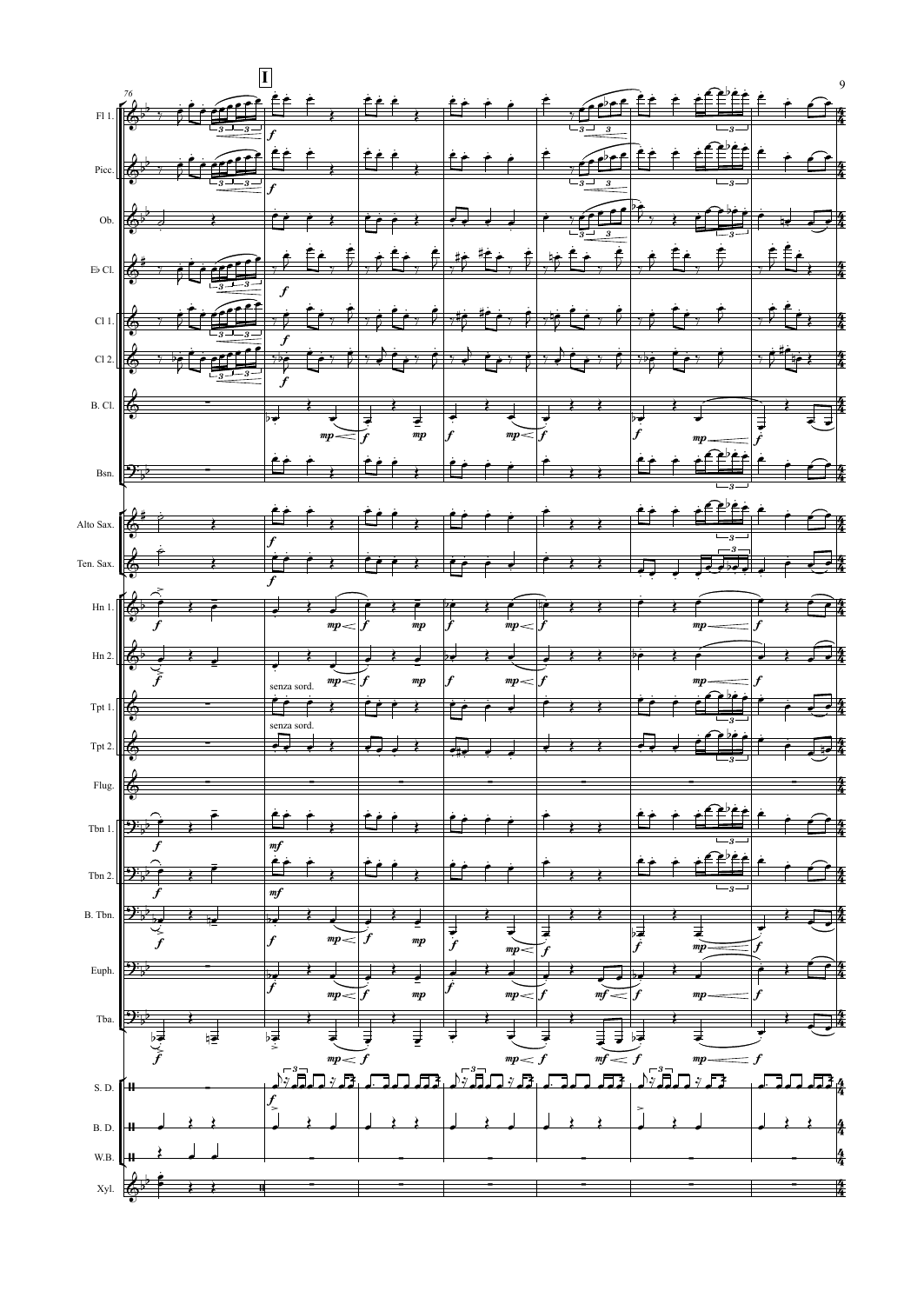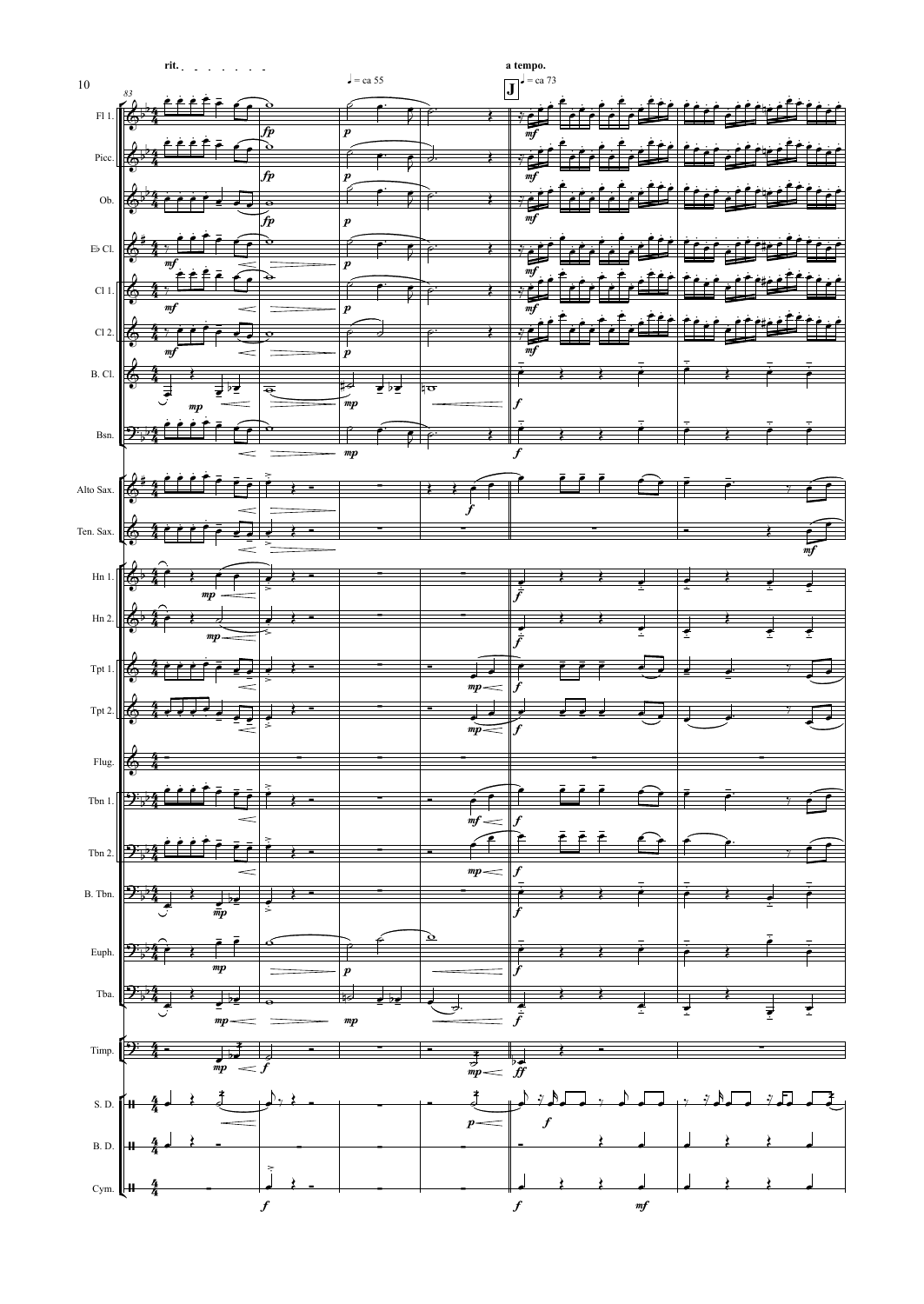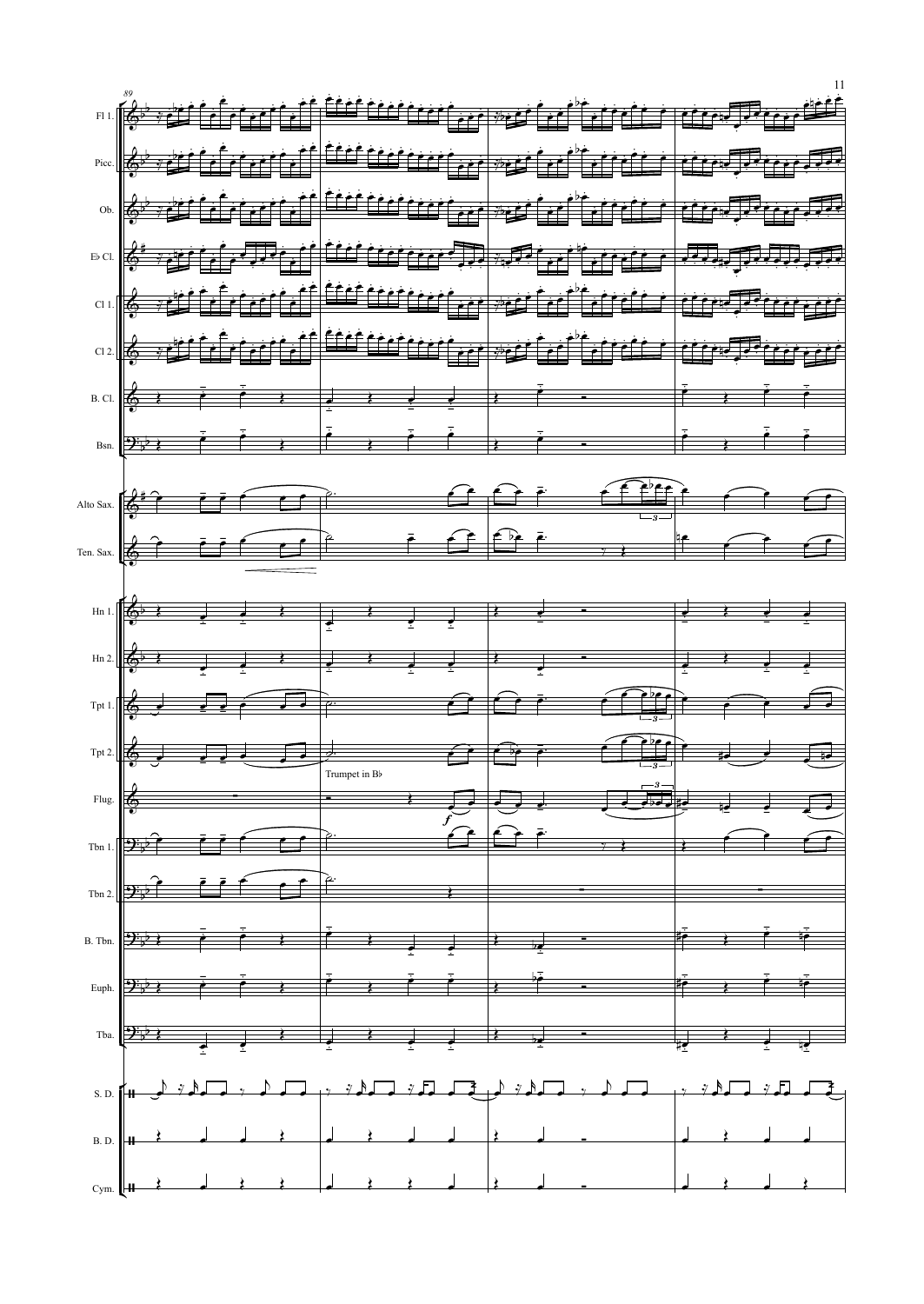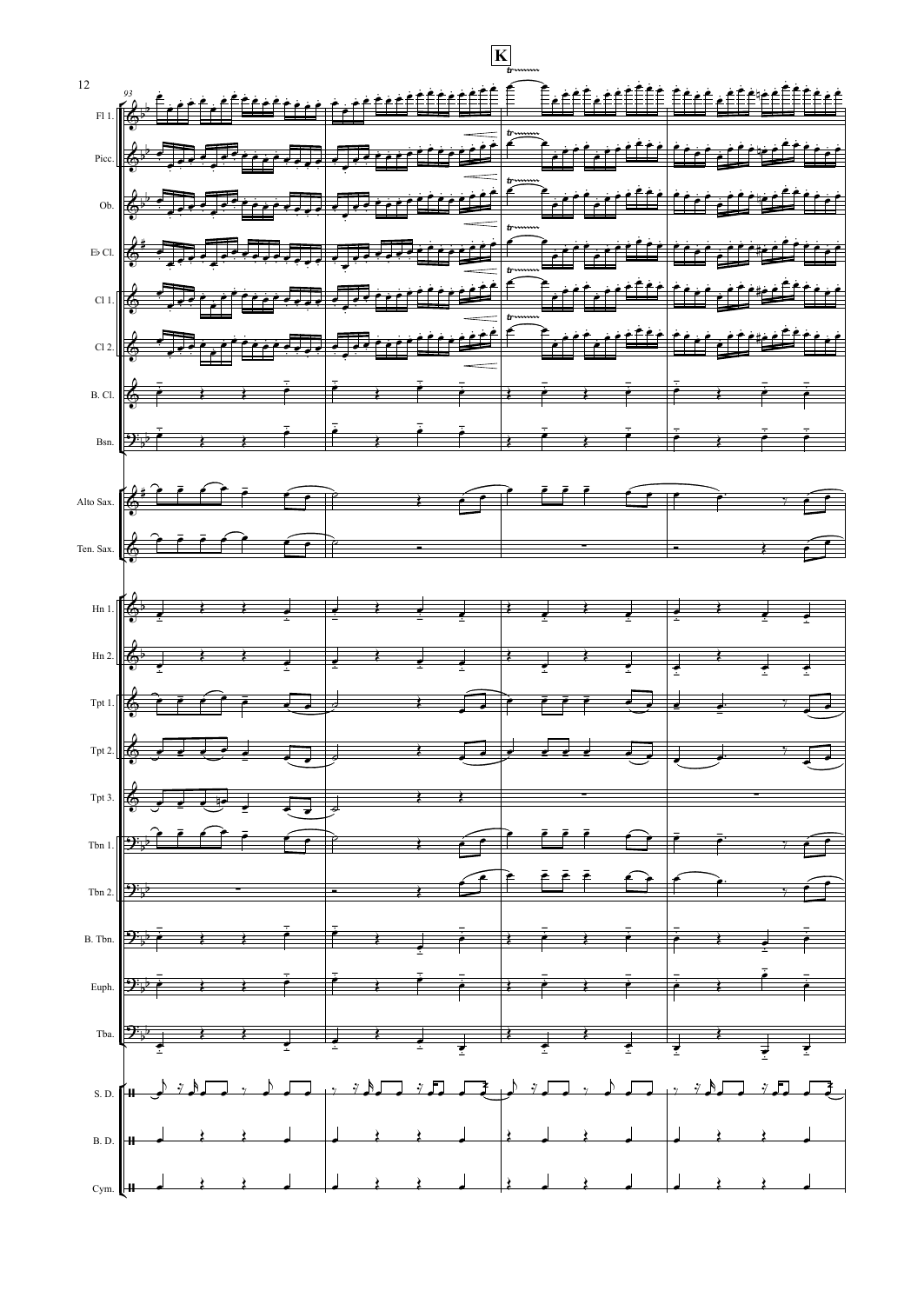